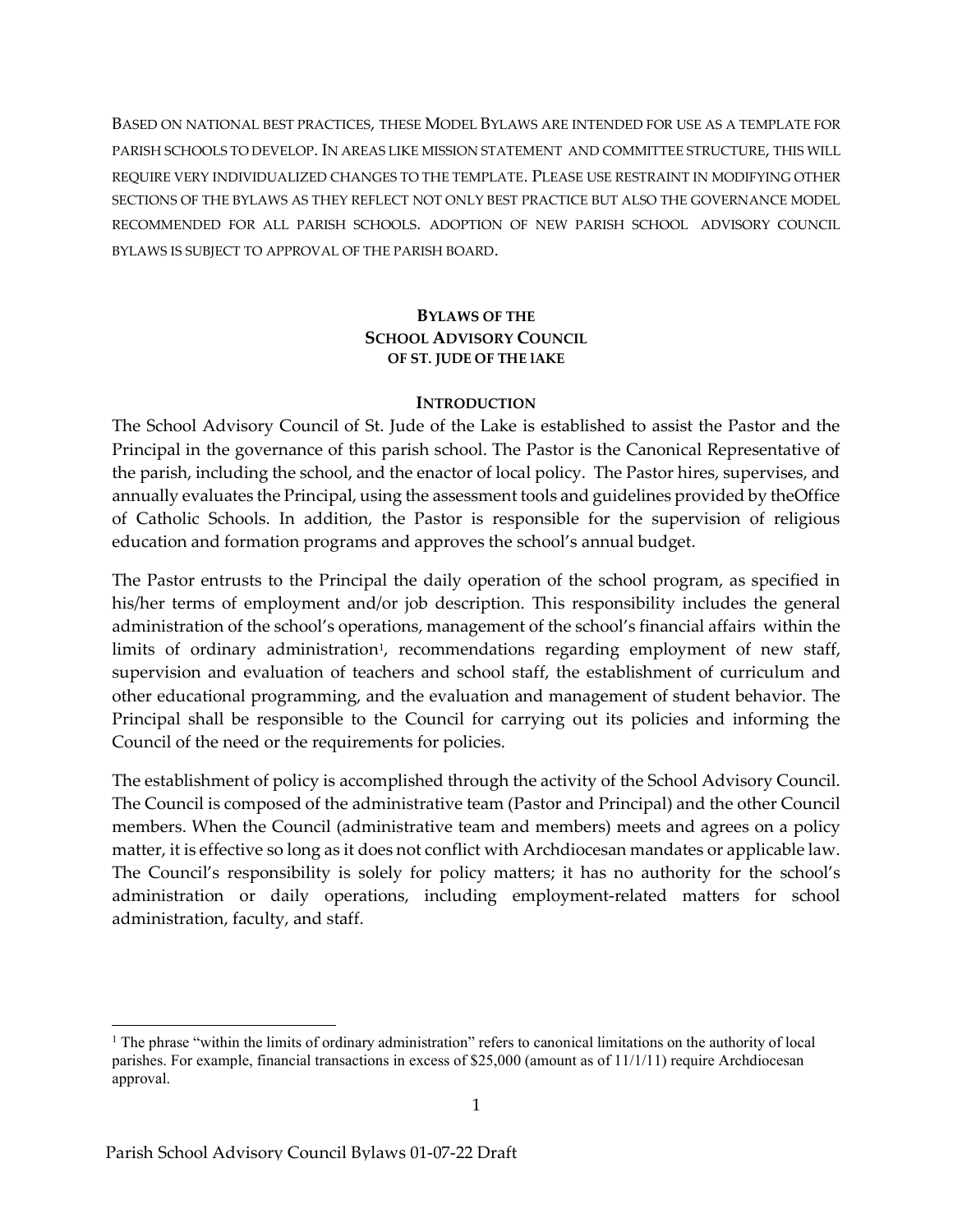The School Advisory Council's primary purpose is the fostering of faith development and the advancement of the school community, in accordance with these Bylaws and the school's mission statement:

# St. Jude of the Lake Catholic School is a Catholic community dedicated to fully preparing children for their future by developing their faith, mind, and character.

#### ARTICLE I NAME

The name of this body shall be the "School Advisory Council"

### ARTICLE II

## NATURE AND FUNCTION

Section 1. Nature: The School Advisory Council is an advisory council and is consultative to the Pastor and the Principal. The members cannot act apart from the Pastor and the Principal and cannot make decisions binding for the parish school without the approval of the Pastor and the Principal. Consultation also means that decisions by the Pastor or the Principal will not be made in major matters affecting the parish school until and unless the School Advisory Council has been consulted.

Section 2. Function: The School Advisory Council has responsibilities in the following areas:

- 1. Advancement
- a. Assist St. Jude of the Lake Marketing & Communication Coordinator with public relations and marketing as needed.
- 2. Education Programs
	- a. Provide ongoing review of the school's Mission Statement and Philosophy.
	- b. Provide support to the school's administration in the development of the parish school's Catholic Identity and its curriculum.
- 3. Finance
	- a. Assist the Parish Business Manager & Principal through review of the annual budget for submission to the Parish.
	- b. Actively seek to seat a council member with Financial/Accounting background and experience.
	- c. Finance Council and Parish Pastoral Council.
	- d. Recommend rates of tuition and fees.
	- e. Review fundraising efforts and allocation of those funds.
	- f. Advise on the preparation of and update of five (5) year budget projections.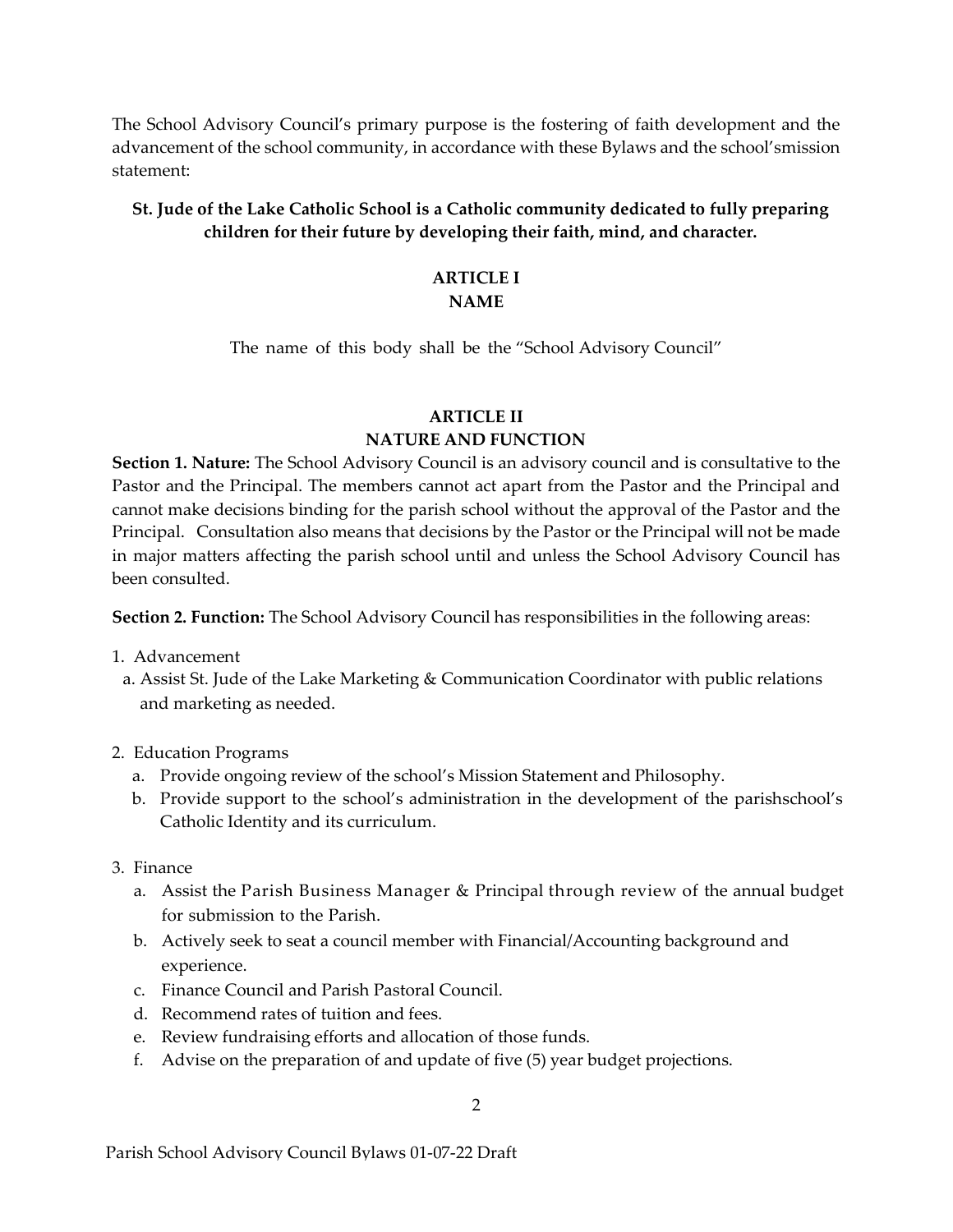- 4. Policy
	- a. Formulate policies for the governance and direction of the parish school consistent with its Mission Statement and the mandates of the Archdiocese.
	- b. Recommend policies for the Parent Student Handbook.
- 5. Selection of the Principal
	- a. Assist the Pastor in the search process for the Principal. Pastor makes ultimate hiring decision.
- 6. Strategic Planning
	- a. Establish and review goals of the school, both immediate and long range, in consultation with the Parish Pastoral Council.
	- b. Develop plans for implementation of goals including but not limited to: physical plant, space needs, and technology.
	- c. Communicate and collaborate with the parish's other strategic planning groups.

7. Technology

- a. Actively seek to seat a council member with Technology background and experience
- b. Assist the administration in achieving established technology goals.
- c. Assist in developing the annual technology budget.

## ARTICLE III

## ORGANIZATIONAL RELATIONSHIPS

Section 1. Parish Pastoral Council: The parish pastoral council is a consultative council to the Pastor which advises him on all aspects of parish life. A School Advisory Council liaison will be present at Parish Council meetings 4 times per year or on an as needed basis to provide a summary report of the school's accomplishments and needs. The Liaison may bring to the attention of the parish pastoral council any matters which are broader than the educational programs of the school.<sup>2</sup>

Section 2. Parish Finance Council: The parish finance council advises the Pastor in administering the temporal goods of the parish. The Business Manager, Principal and Parish Finance Council will meet to plan the financial contribution to the school, from the parish, which should be in accordance with any applicable Archdiocesan mandates. The school income and expenditure budget is prepared by the Parish Business Manager and the Principal. The School Advisory Council will review the school budget and act in an advisory role. The School budget and parish contribution will be reviewed by the parish finance council and parish pastoral council and approved by the Pastor.

 $2$  Each parish is encouraged to consider whether the Vice Chair or other member of the School Advisory Council should be invited on a standing basis to attend parish pastoral council meetings in order to ensure good communication and that all of the parish ministries are working together to serve the mission and ministries of the parish. Should a decision be made to make a member of the School Advisory Council an official member of the pastoral council, then changes must be considered to the pastoral council's constitution and will require approval from the Chancery. If a parish does not have a pastoral council, it is encouraged to consider how the establishment of one might be extremely helpful to the faith community.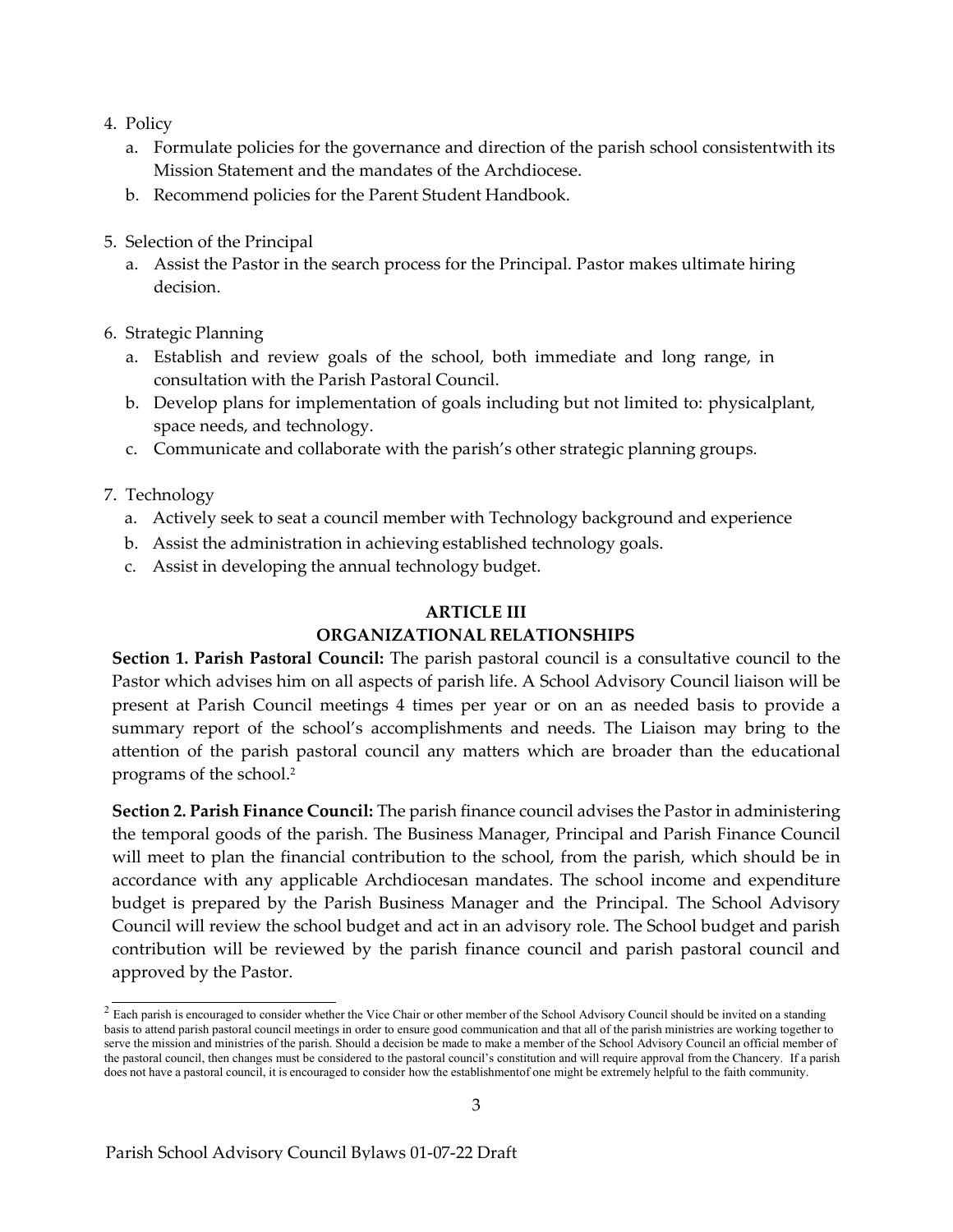Section 3. Parent Organization: The Chair of the parent organization is an ex officio voting member of the School Advisory Council. The parent organization is the primary vehicle through which parents can provide service to the school (e.g., volunteers, fund-raising) and parent education programs can be offered. The Council works with the Principal and the officers of the parent organization in order to understand parent needs and concerns and to coordinate overall fund-raising programs of the school.

Section 4. Archdiocese: Local school policies may not conflict with Archdiocesan mandates. The Bylaws of the Schools Advisory Council must be approved by the parish corporate board after review by Archdiocesan staff. The same approval is required for any changes to the bylaws. In addition, the school submits a copy of its annual accreditation report, including progress on the school's strategic plan, to the Archdiocesan Office of Catholic Schools. The school or the Council also may submit recommendations for Archdiocesan-wide mandates, policies, practices, or programs to the Chair of the Archdiocesan Catholic Schools Advisory Council.

# ARTICLE IV MEMBERSHIP

Section 1. General Eligibility: Each member of the School Advisory Council shall be:

- at least 18 years of age;
- a registered parishioner who is a fully initiated and actively participating Catholic, a parent of a student(s) in the school, an alumna of the school, or a person active in the business or development community for the geographic area in which the school is located;
- prepared to give time and energy to the advancement of the parish school, including importantly, attendance at Council meetings; competent in at least one of the areas of responsibilities set forth in Article II, Section2;
- willing to maintain high levels of integrity and confidentiality and to work effectively with others in achieving consensus; and ready to support school/diocesan philosophy and mission.

Except as may be set forth in these Bylaws, salaried parish employees or their spouses, or anyone currently holding elected or appointed parish office, are ineligible to be a member of the Council

<sup>&</sup>lt;sup>3</sup> If the finance council is a standing committee of the pastoral council, then this section can be revised to reflect that fact. Each parish is encouraged to consider inviting the finance chair of the school advisory council on a standing basis to the parish finance council meetings in order to ensure effective and frequent financial communications.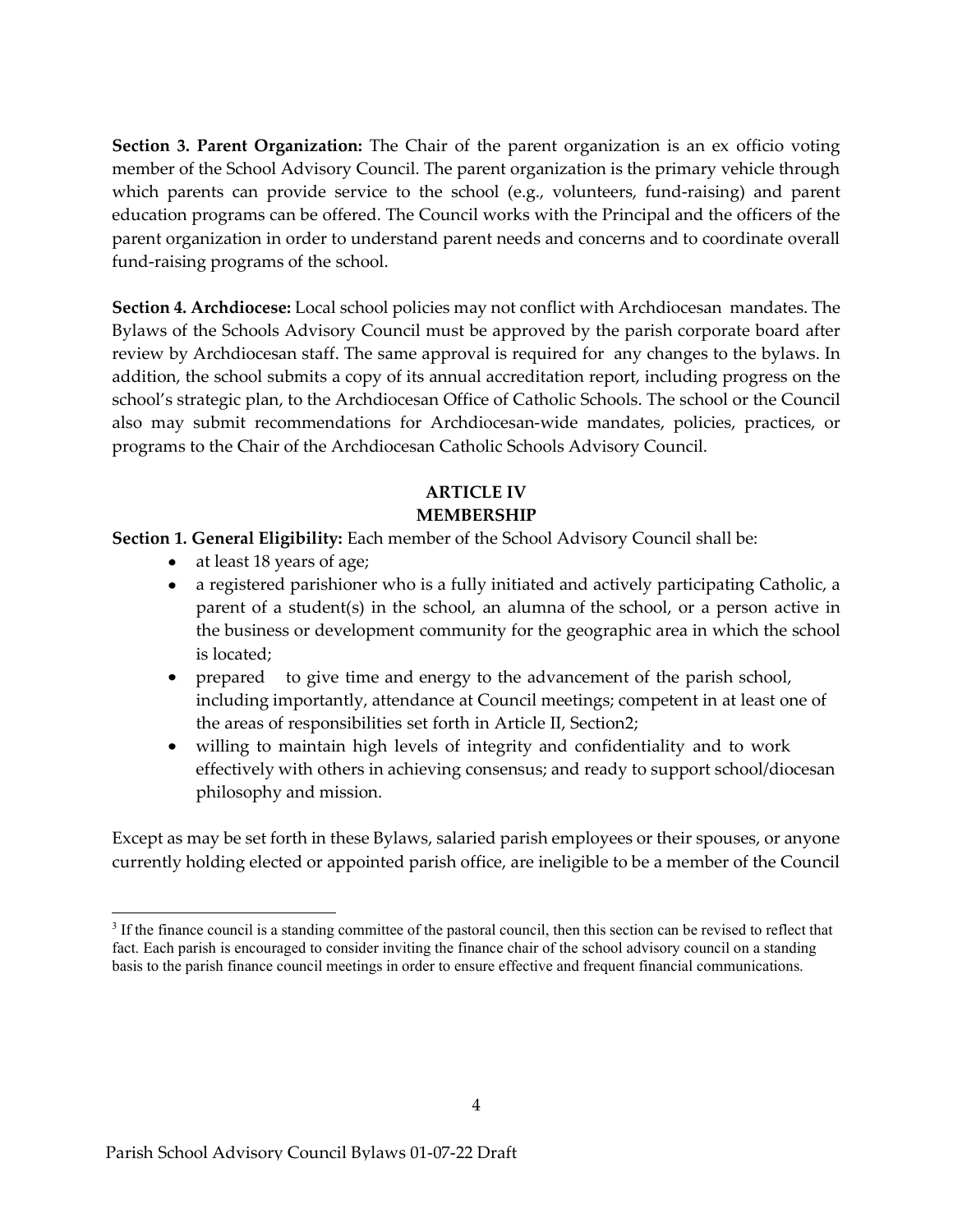Section 2. Number of Members and Representation: Members of the School Advisory Council shall consist of the Pastor, the Principal, six (6) Pastor-appointed members and three (3) members chosen by a process of spiritual discernment. An officer of the Home & School Association shall be present at each School Advisory Council meeting. Voting members are the six (6) appointed members and the three (3) members chosen by discernment, one of which can be the Chair of the Home & School Association. Non-voting members are the Pastor, the Principal, and the parent organization representative. The Principal shall function as the executive officer of the School Advisory Council. The Principal is responsible for implementing policies formulated by the School Advisory Council and approved by the Pastor, informing the School Advisory Council about the education system, and proposing the adoption of needed policies.

Section 3. Term: Each member shall serve a term of three (3) years and may serve one additional term. The term of office shall run from July 1 to June 30. The members' terms shall be staggered equally over a period of three (3) years to provide for continuity of a majority of the membership from year to year.

Section 4. Appointment: Every year, one (1) voting Council member shall be appointed by the Pastor and one (1) voting Council member shall be appointed by the School Advisory Council, as follows:

- $\bullet$  In March of each year, a Nominating Committee consisting of the Chair, two other Council members appointed by the Chair, and a parent/guardian appointed by the Principal shall be formed. This Nominating Committee, acting on behalf of the Council, shall advertise for candidates, publishing the eligibility requirements for Council members.
- A packet of information about the Council is given to each potential candidate, and the Nominating Committee shall confirm that each candidate is willing to expend the appropriate time and energy to participate as a Council member.
- The Nominating Committee will then work with candidates to prepare bio packets for Council review.
- A list of not less than four (4) suggested appointees shall be submitted to the Pastor and the School Advisory Council by the School Nominating Committee for consideration.
- Appointments may be made from the nominees on this list or other persons may be chosen; provided that in all cases such persons meet the eligibility requirements of Article IV, Section 1.
- In making its appointments, the Council will give primary weight to ensuring that the Council members will have a diversity of talent so as to be effective as a whole.

Section 5. Discernment: Every year upon completion of the appointment process described above, one (1) voting Council member shall be chosen by a process of discernment by the Council. Any suggested appointee not selected for appointment shall be included in the discernment process along with all other eligible Council candidates who identified themselves to the Nominating Committee. Calling upon guidance from the Holy Spirit, the new member is chosen from a vessel which has been blessed by the Pastor and prayed over by the Council.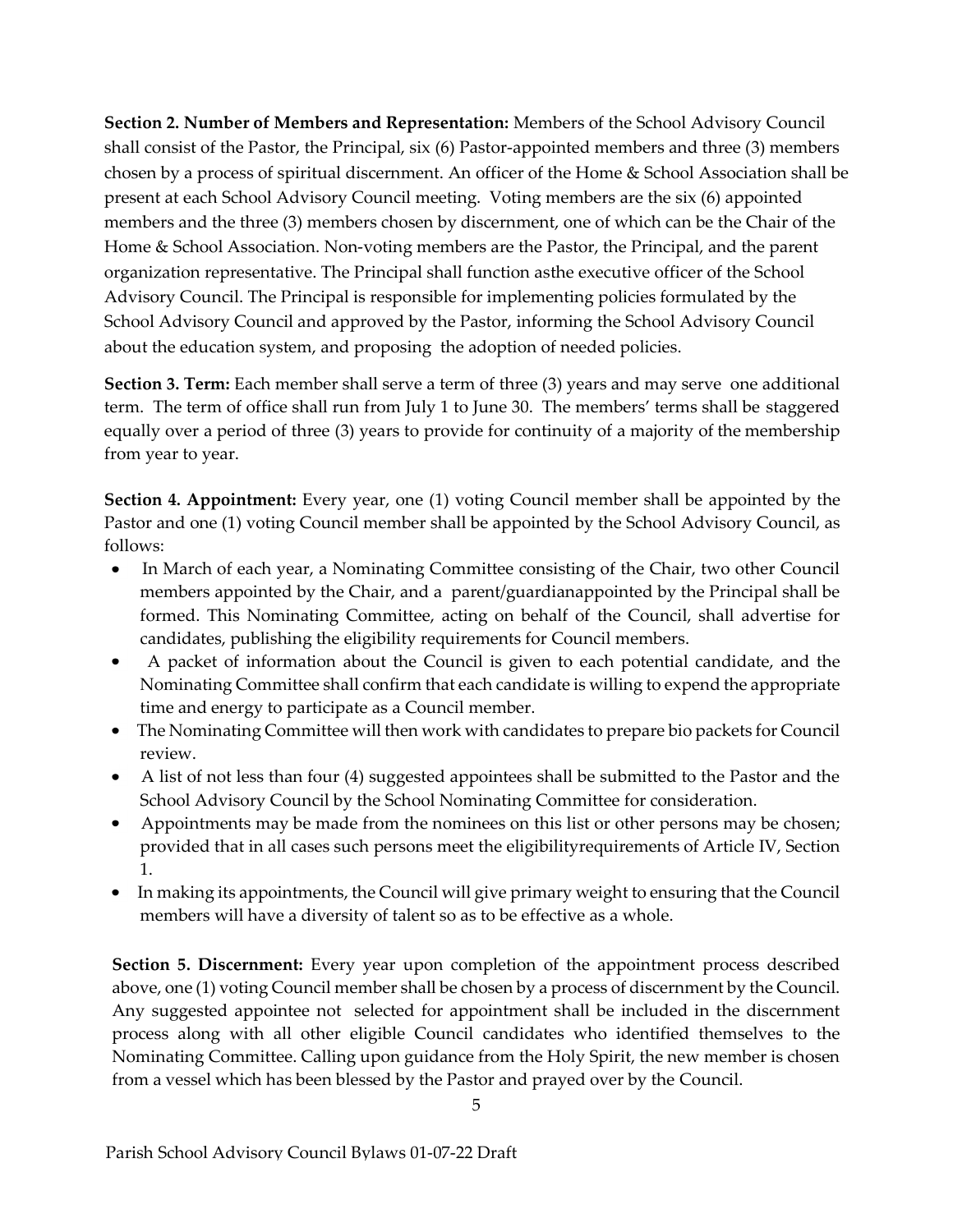Section 6. Vacancies: With the exception of ex officio members, any vacancy in membership shall be filled by appointment of the then current Council. The Nominating Committee shall provide the Council with a list of recommended candidates from which the appointment shall be made. All appointees must meet the eligibility requirements set forth in Article IV, Section 1 above. The successor member shall serve on the Council for the unexpired term of the vacating member.

Section 7. Resignation: Any member may resign at any time by written notice to the Chair.

Section 8. Removal: A member may be removed by the Pastor with the approval of the Principal and the parish trustees.

# ARTICLE V **OFFICERS**

Section 1. Officers: The Council's officers shall be the Chair, the Vice-Chair, and the Secretary.

Section 2. Chairperson: The Chair shall:

- preside at all meetings of the School Advisory Council;
- plan Council meetings with the Principal;
- make all committee assignments and see that the committees function properly;
- execute all written documents on behalf of the School Advisory Council;
- ensure that Council recommendations are addressed; and
- in general, perform all duties pertaining to the office of the Chair.

Section 3. Vice-Chair: The Vice-Chair, in the absence of the Chair or at his/her request, shall perform the duties and exercise the functions of the Chair and, when so acting, shall have the authority of the Chair and shall perform such other duties as are delegated by the Chair.

Section 4. Secretary: The Secretary shall maintain minutes of all School Advisory Council meetings, provide such minutes to members, notify members of meetings, and, in general, perform all duties pertaining to the office of the Secretary.

Section 5. Election and Term of Office: The Council's officers shall be elected at the annual meeting of the Council for a term of one (1) year, which shall begin on July 1. Nominations of officers shall be presented by the Nominating Committee. Election may be by voice vote or by secret written ballot. The Principal will count the ballots in a written ballot. The officers shall hold office until the next annual election and thereafter, until their successors are duly elected and qualified. No member shall hold the same office for more than two (2) consecutive years.

All voting Council members are eligible to serve as an officer, but the Chair must be a registered parishioner who is a fully initiated and actively participating Catholic.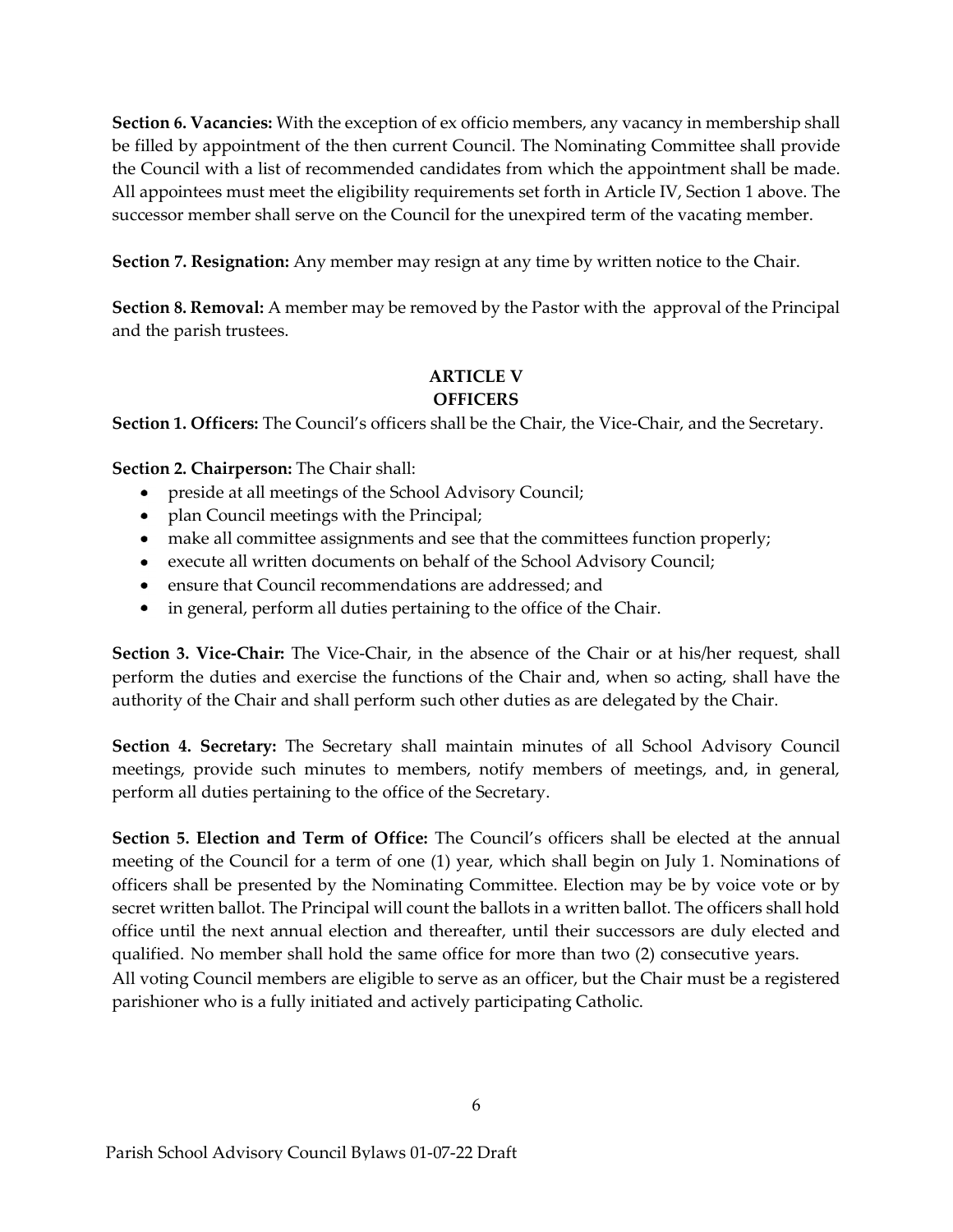## ARTICLE VI MEETINGS

Section 1. Meetings: Regular meetings shall be held [on the first Tuesday evening of each month] <sup>4</sup>except in July and August when no meetings are held. Any deviation from this schedule will be decided at the prior month's meeting. Special meetings may be held when requested by the Pastor, the Principal, the Chair, or a majority of the members. The Principal must be present for a meeting to take place.

Section 2. Notice: Written notice stating the date, time, location, and purpose of the meeting shall be given to members at least seven (7) days before the meeting. Such notice shall be mailed to each member, delivered to him or her personally, or given by a form of electronic communication.

Section 3. Conduct of Meetings: The School Advisory Council shall operate in a spirit of collegiality and shall seek consensus. All meetings of the Council are open meetings unless designated as being an executive session. Motions approved in executive session must be presented at an open Council meeting for approval before becoming effective.

Section 4. Quorum: Two-thirds of the voting members of the School Advisory Council shall constitute a quorum for the transaction of business at a meeting, and each such member shall be entitled to one (1) vote, either in person, by proxy, or by remote communication. A majority vote of those present and voting (an abstention is not a vote) shall be sufficient for any recommendation or election, except as set forth in Article IV, Section 8 and Article IX. A member not physically present in person or by proxy at a meeting may, by means of remote communication, participate in a meeting.

Section 5. Annual Meeting: An annual meeting of the School Advisory Council shall be held each January. The meeting shall constitute a planning meeting and shall include on its agenda the election of officers for the ensuing year, the recognition of those members whose terms have expired, and a review of the results of the Council's self-evaluation and plans for the following year.

The subsequent meeting (February) the School Advisory Council meeting will be a planned event. The event will open to the school and parish community to create parent and community interest in participating in the advancement of the school, including actively promoting and recruiting for School Advisory Council membership.

Section 6. Written Authorization Without A Meeting: Any action required or permitted to be taken at a meeting of the members may be taken without a meeting by written action signed by all of the members entitled to vote on that action.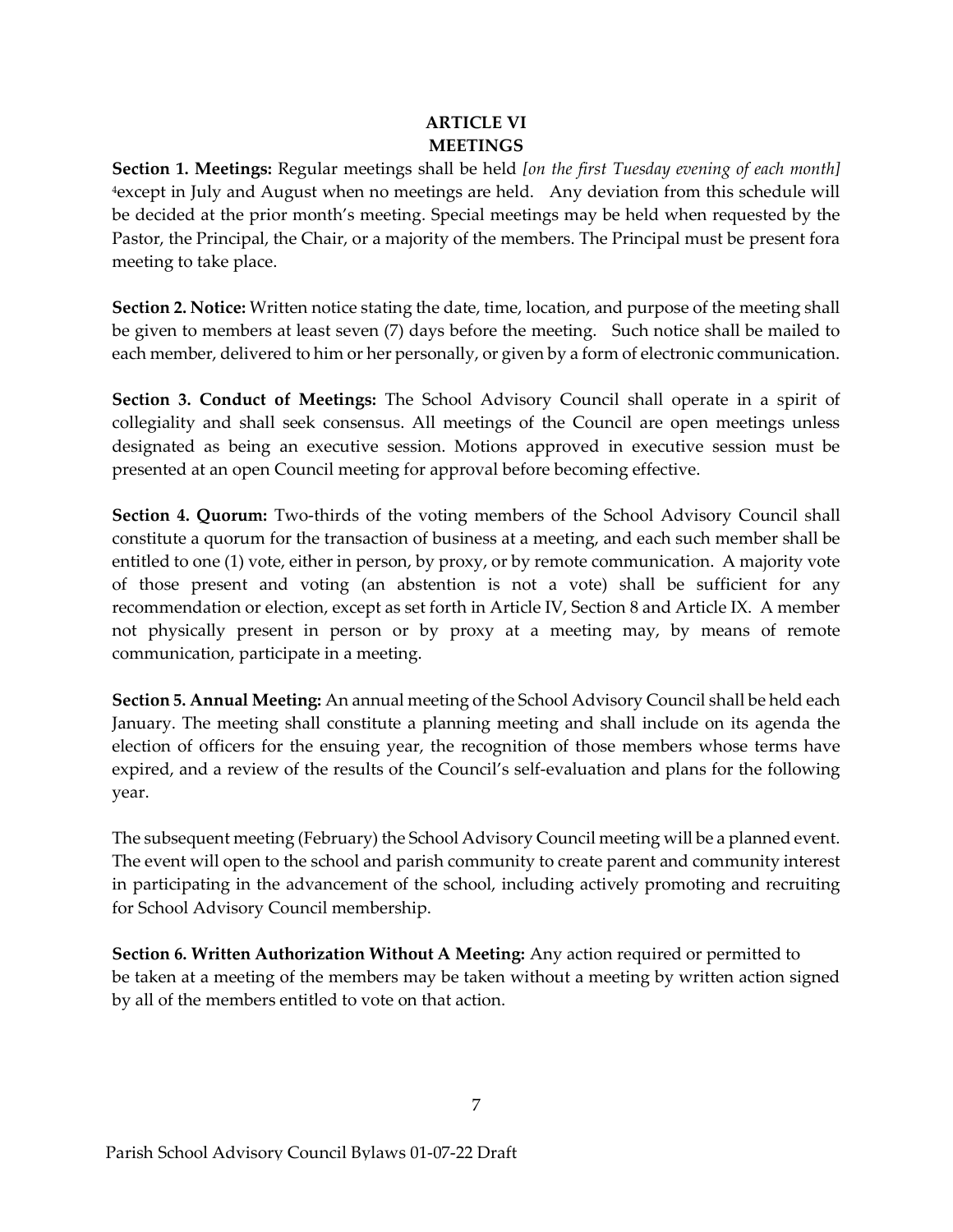Section 7. Visitors: Visitors wishing to attend or make a presentation at a School Advisory Council meeting must request a place on the meeting agenda by contacting the Principal or the Chair, verbally or in writing, at least forty-eight (48) hours prior to the meeting. Such presentation shall be no longer than ten (10) minutes in length.

### ARTICLE VII **COMMITTEES**

Section 1. Committee Membership: All School Advisory Council members are expected to serve on one (1) or more standing committees. Each standing committee shall have such authority and shall perform such duties as may be assigned to it by the School Advisory Council Chair. The Chair shall assign and appoint committee memberships, including committee chairs, after consultation with the Principal. Committee chairs must be Council members. Committee members may include persons who are not Council members, but who are competent or expert in an area of responsibility of the committee to which they are appointed. Teachers and other staff at the parish school are eligible to serve on committees but are not eligible to serve as Council members. The Council's Finance liaison shall be a non-voting member of the parish's finance council. The Principal and/or his/her designee may attend all committee meetings.

Section 2. Standing Committees: To carry out the functions set forth in Article II, Section 2, review your school's needs and form committees to address your school's needs. It is strongly recommended that all schools have standing Advancement (marketing, development, and student recruitment/retention) and Strategic Planning Committees. You may also find value in standing Education Programs, Finance and Technology Committees.

Section 3. Ad Hoc Committees: The School Advisory Council may appoint such ad hoc committees as it deems advisable and may discontinue the same at its discretion.

Section 4. Committee Work: Committee meetings shall be conducted in a spirit of collegiality, and committee chairs shall seek consensus, striving to reach outcomes that all committee members can support. Committee recommendations shall be forwarded to the Council for a vote or further action.

<sup>&</sup>lt;sup>4</sup> This should be an established schedule at a time and day that the Pastor and the Principal can regularly attend.